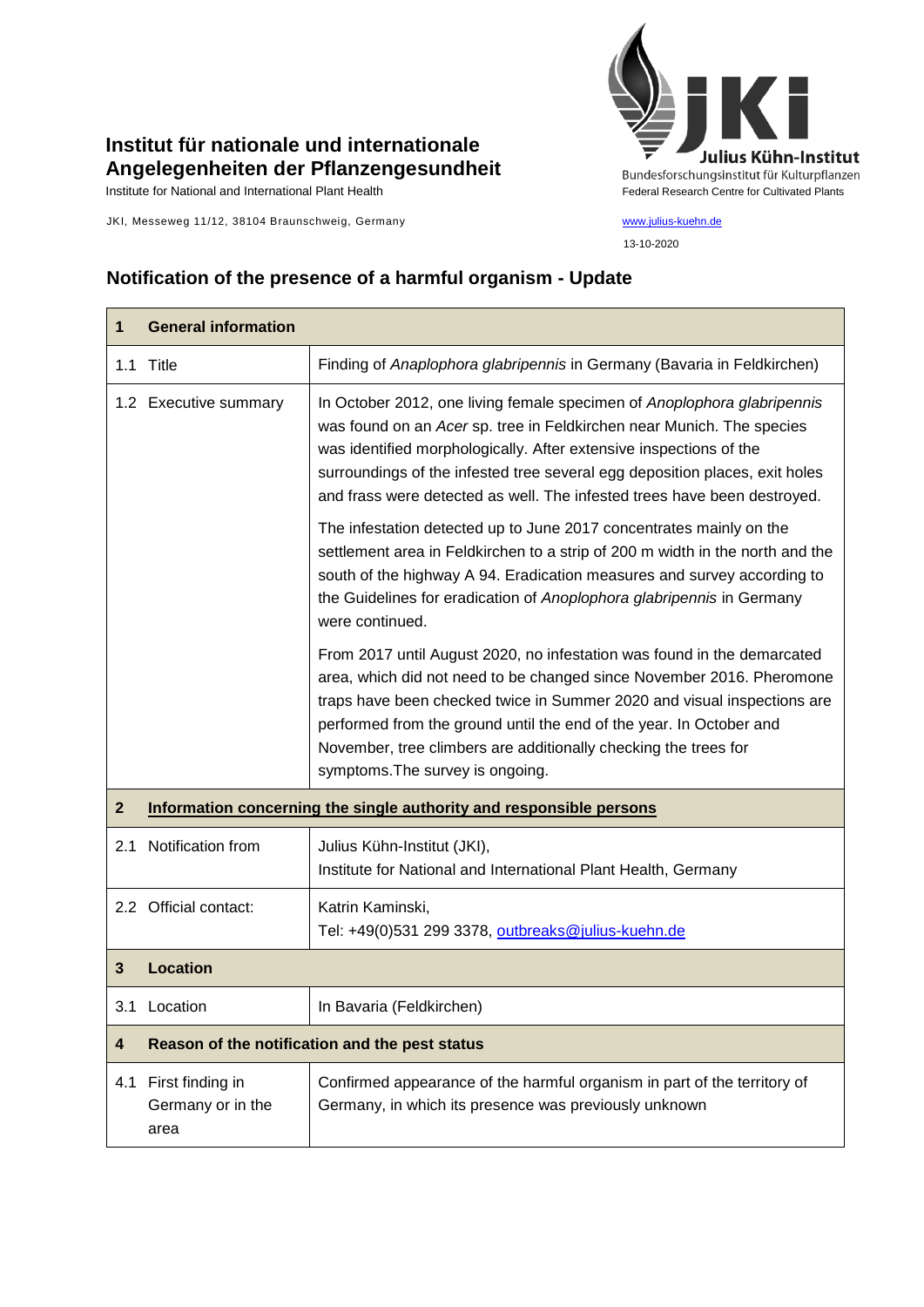|                 | 4.2 Pest status of the<br>area where the<br>harmful organism has<br>been found present,<br>after the official<br>confirmation.                 | Transient, actionable, under eradication                                                                                               |
|-----------------|------------------------------------------------------------------------------------------------------------------------------------------------|----------------------------------------------------------------------------------------------------------------------------------------|
|                 | 4.3 Pest status in<br>Germany before the<br>official confirmation of<br>the presence, or<br>suspected presence,<br>of the harmful<br>organism. | Transient, actionable, under eradication                                                                                               |
|                 | 4.4 Pest status in<br>Germany after the<br>official confirmation of<br>the presence of the<br>harmful organism.                                | Transient, actionable, under eradication                                                                                               |
| $5\phantom{.0}$ | Finding, sampling, testing and confirmation of the harmful organism                                                                            |                                                                                                                                        |
|                 |                                                                                                                                                |                                                                                                                                        |
|                 | 5.1 How the presence or<br>appearance of the<br>harmful organism was<br>found.                                                                 | Information submitted by a private person.                                                                                             |
|                 | 5.2 Date of finding:                                                                                                                           | 07.10.2012                                                                                                                             |
| 5.3             | Sampling for<br>laboratory analysis.                                                                                                           | 08.10.2012                                                                                                                             |
| 5.4             | Name and address of<br>the Laboratory                                                                                                          | Bayerische Landesanstalt für Landwirtschaft (LfL) - Instiut für<br>Pflanzenschutz<br>Lange Point<br>1085354<br><b>Freising Germany</b> |
| 5.5             | Diagnostic method                                                                                                                              | Morphology and PCR                                                                                                                     |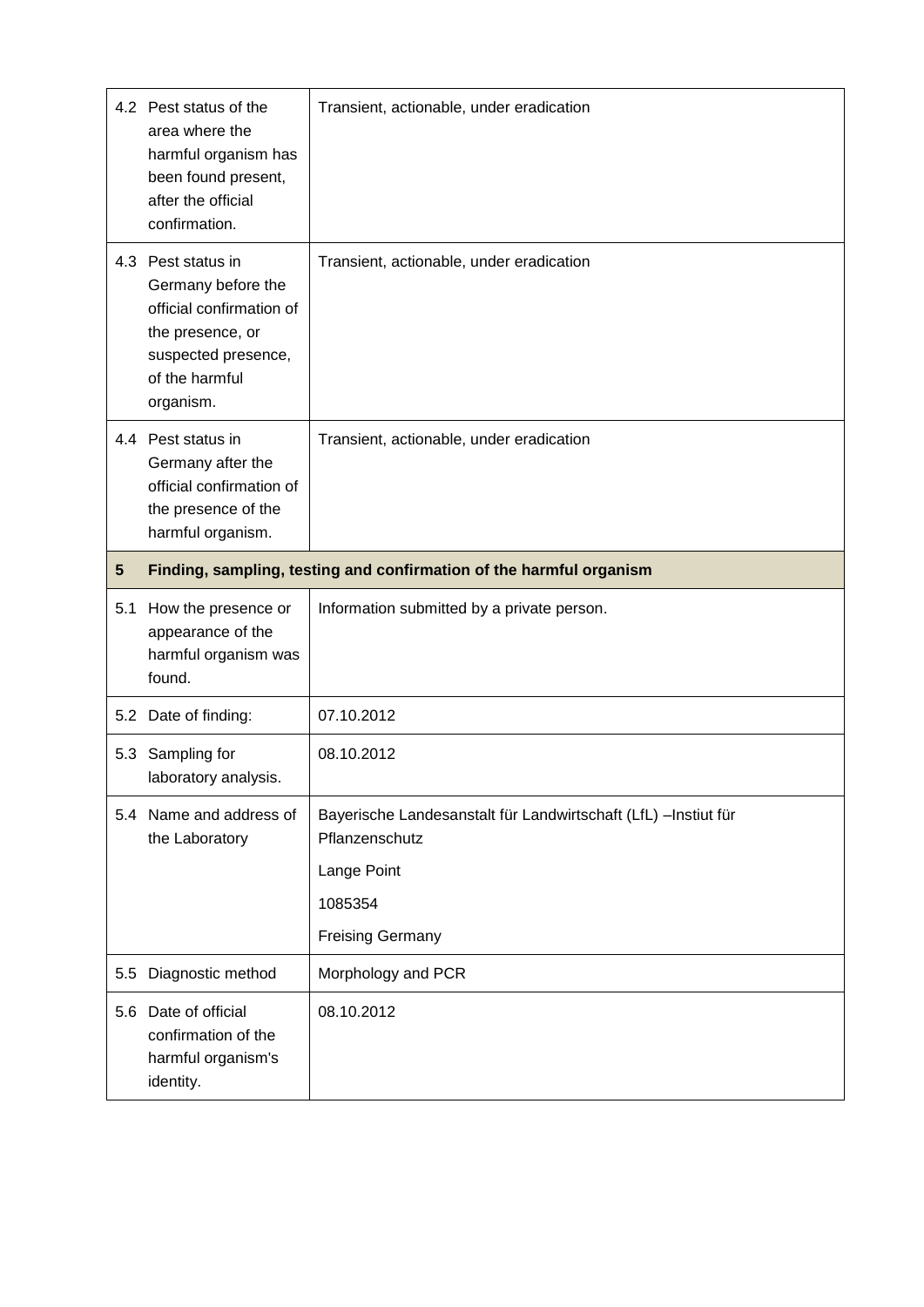| 6                       | Infested area, and the severity and source of the outbreak in that area |                                                                                                                                                                                                                                                                                                                                                                                                                                                                                                                       |
|-------------------------|-------------------------------------------------------------------------|-----------------------------------------------------------------------------------------------------------------------------------------------------------------------------------------------------------------------------------------------------------------------------------------------------------------------------------------------------------------------------------------------------------------------------------------------------------------------------------------------------------------------|
| 6.1                     | Size and delimitation<br>of the infested area.                          | N<br>Legende<br>Abgegrenztes Gebiet<br>œ<br>Befallszone<br>Waldflächen<br>0<br>500<br>1.000<br>Feldkircher<br>Plan des abgegrenzten Gebietes (Quarantänezone), bestehend aus einer Pufferzone und einer Befallszone, festgesetzt mit der Allgemeinverfügung<br>der Bayerischen Landesanstalt für Landwirtschaft über Maßnahmen zur Bekämpfung des Asiatischen Laubholzbockkäfers vom 25.11.2016<br>Geobasisdaten: @ Bayerische Vermessungsverwaltung<br>Kartenerstellung: Bayerische Landesanstalt für Landwirtschaft |
|                         | 6.2 Characteristics of the<br>infested area and its<br>vicinity.        | unknown                                                                                                                                                                                                                                                                                                                                                                                                                                                                                                               |
| 6.3                     | Host plants in the<br>infested area and its<br>vicinity                 | None                                                                                                                                                                                                                                                                                                                                                                                                                                                                                                                  |
| 6.4                     | Infested plant(s),<br>plant product(s) and<br>other object(s).          | Acer                                                                                                                                                                                                                                                                                                                                                                                                                                                                                                                  |
| 6.5                     | Severity of the<br>outbreak.                                            | The infestation was spread over several years without being noticed.                                                                                                                                                                                                                                                                                                                                                                                                                                                  |
|                         | 6.6 Source of the<br>outbreak                                           | unknown                                                                                                                                                                                                                                                                                                                                                                                                                                                                                                               |
| $\overline{\mathbf{r}}$ | <b>Official phytosanitary measures</b>                                  |                                                                                                                                                                                                                                                                                                                                                                                                                                                                                                                       |
| 7.1                     | Adoption of official<br>phytosanitary<br>measures.                      | Official phytosanitary measures have been taken. Those measures are<br>taken inside the demarcated area. The infested trees have been felled and<br>destroyed. A demarcated area has been established.                                                                                                                                                                                                                                                                                                                |
|                         | 7.2 Date of adoption of<br>the official<br>phytosanitary<br>measures.   | 11.10.2012                                                                                                                                                                                                                                                                                                                                                                                                                                                                                                            |
| 7.3                     | Identification of the<br>area covered by the                            | A survey has been carried out and a demarcated area has been<br>determined using GIS.                                                                                                                                                                                                                                                                                                                                                                                                                                 |